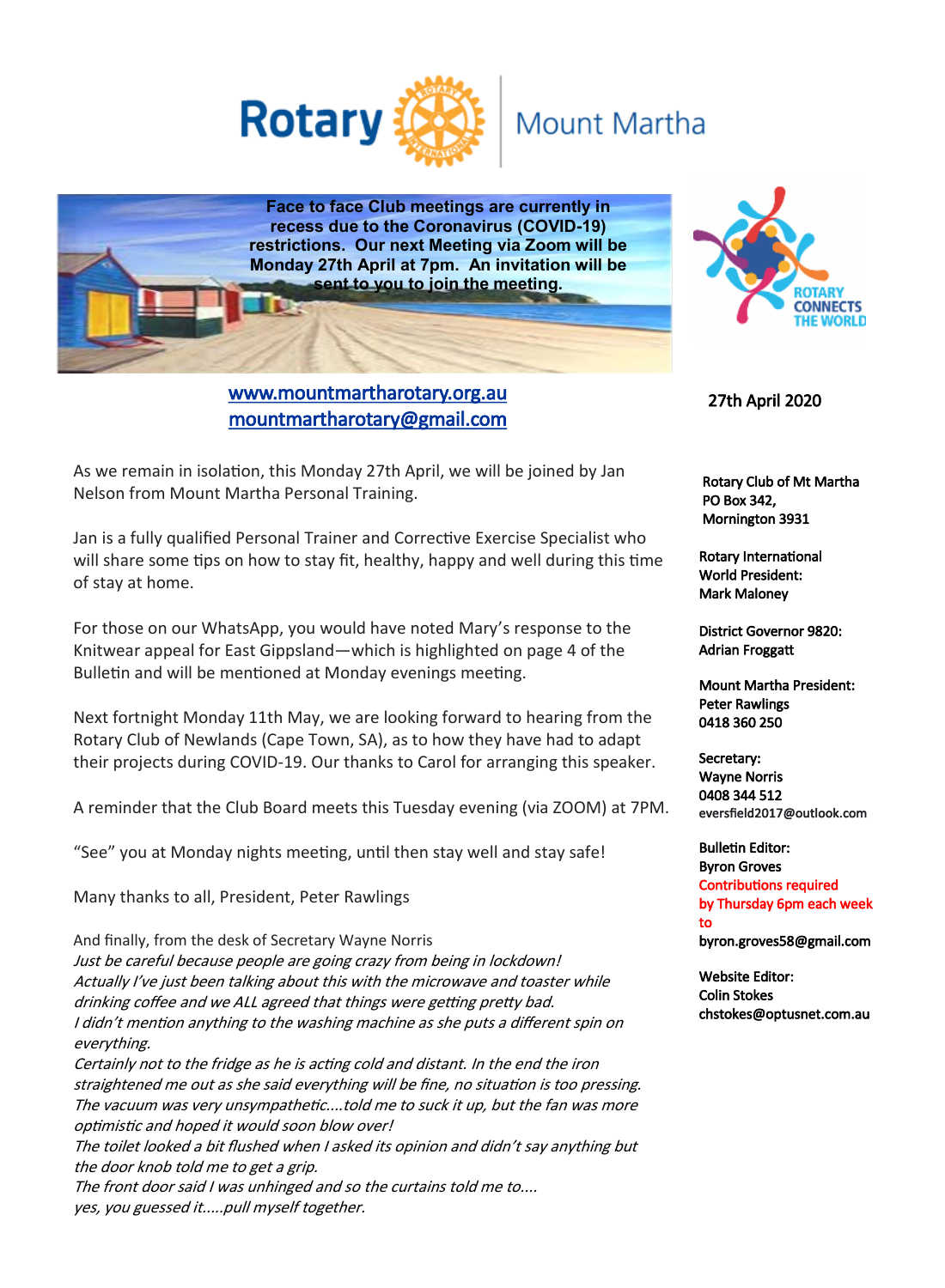

### NATIONAL YOUTH SCIENCE FORUM (NYSF) & SCIENCE, TECHNOLOGY, ENGINEERING AND MATHEMATICS (STEM) UPDATE FOR 2021

The NYSF and Rotary thank clubs across D9820 supporting the Year 12 Program. Rotary plays a key role enabling student to pursue their passion in Science, Technology, Engineering & Mathematics (STEM) and connect with like minded students across the country.

Rotary's involvement in the selection process has ensured that over the last 5 years, 35% of all successful applicants have come from remote and regional Australia.

Despite the difficulties of the bushfires in January and now the impact of Covid19, the NYSF Year 12 program will be running in 2021 and applications are now open. There will be approximately 600 places offered and I would expect that as D9820 filled our 2020 quota of 28 students, I expect we will be able to choose a similar number of students for 2021.

The selection process will need to be different given the current circumstances. I encourage you to make direct contact by phone with school contacts. Despite the learning from home environment that will likely exist for term 2, teachers are in contact with their students and will be able to encourage them to apply. The more you can do to support schools and applicants, the more likely that students across our district will be successful.

More than ever Rotary can encourage year 11 students across our District to experience life changing STEM opportunities with some of the nations best scientists. The program is designed to encourage continued study in these fields and develop an awareness of careers that are critical for our nations future.

In 2021 the program will run at the following locations and dates:

- Session A; Mon 4th Wed 13th Jan 2021; ANU Canberra  $\bullet$
- Session B; Mon 11th Wed 20th Jan 2021; University of Queensland, Brisbane
- Session C; Mon 18th Wed 27th Jan 2021; ANU Canberra

At this stage it is most likely that selection interviews will be undertaken via zoom or similar method. As events develop I will keep you informed.

Now that school is back I encourage you to contact schools and to make yourself familiar with the program by going to [https://www.nysf.edu.au/rotary](https://nationalyouthscienceforum.cmail20.com/t/j-i-qlhyhkt-l-y/)-resources/

Students must apply through the NYSF website [www.nysf.edu.au.](http://www.nysf.edu.au/) There is a \$65 application fee, which covers the administrative cost of the NYSF selection process. This non-refundable fee is paid *after* the student receives endorsement from a Rotary Club.

- CONTINUED ON NEXT PAGE—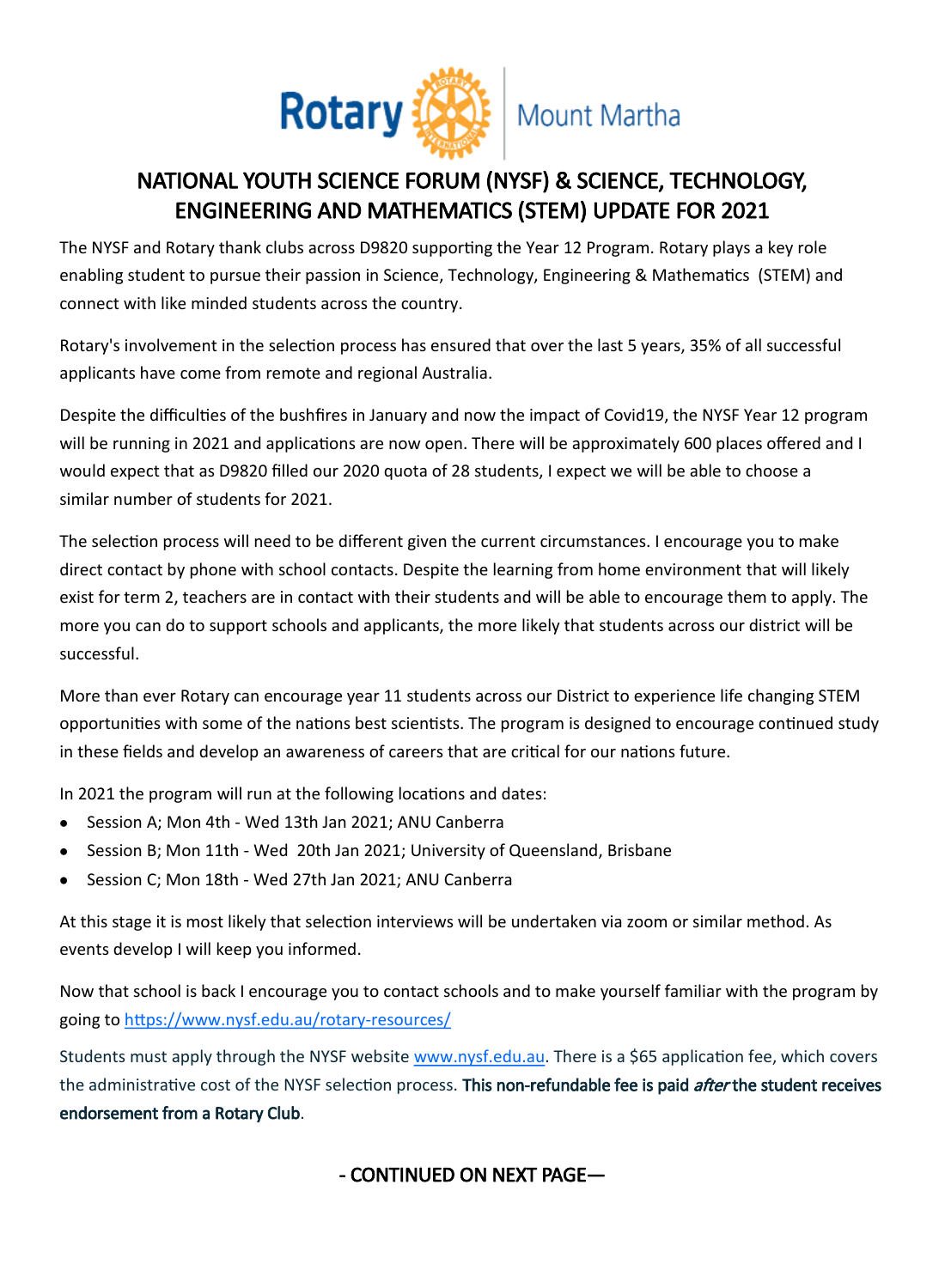

### - NYSF UPDATE CONTINUED -

Students must submit their application by 14 June, there is no limit on the number of applicants your club can endorse. Similarly, there is no obligation to provide funding along with endorsement to those applicants who are successful. If you select a successful student your club will be invoiced by the NYSF.

The fee to attend the NYSF 2021 Year 12 Program is \$3,250. Please advise students from the earliest time possible of the level of funding your club can provide, ensuring all parties (including parents) are aware of any financial obligations incurred by taking part in the program. Many clubs in the past have supported families with 50% of the fee. As fundraising events may be limited to clubs you will need to consider the level to which you can support students. Any financial or fundraising assistance your club can provide to successful applicants is greatly appreciated, particularly to those students whose financial means are limited.

NYSF may be offering scholarship and funding opportunities for applicants thanks to our funding partners. Applicants will be informed of available funding opportunities and will be encouraged to apply if suitable to them.

When students apply, the NYSF will encourage them to provide their endorsing Club's contact details, particularly an email address. The NYSF ask that Club's provide their correct email address to [nysf@nysf.edu.au,](mailto:nysf@nysf.edu.au) if you have not already done so.

If you have any further questions don't hesitate to contact me by e-mail or phone. I am always looking for Rotarians and helpers to assist with the district selection process.

Stephen Daly Rotary District 9820 NYSF Chair Mobile 0407 397 266

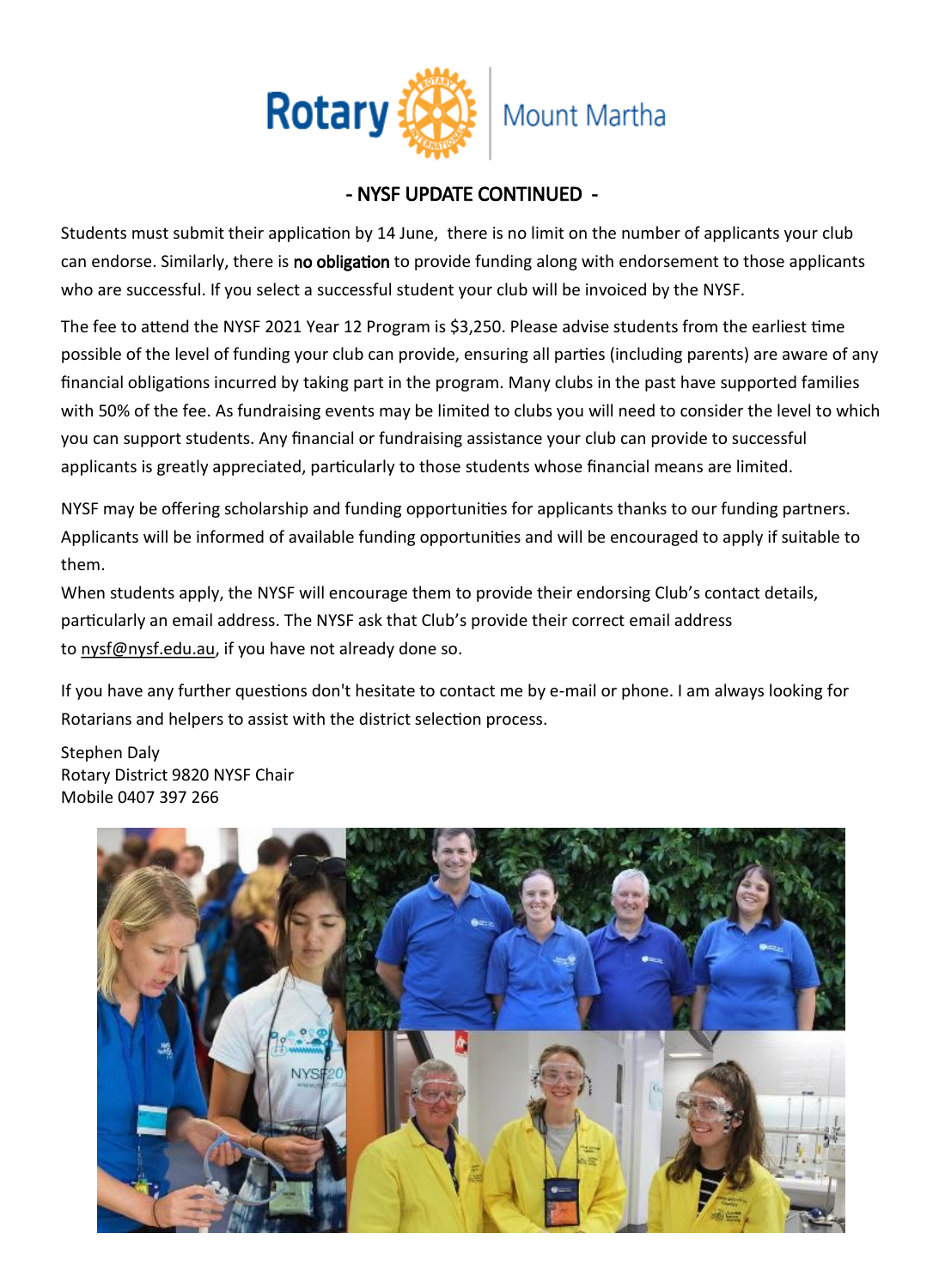

#### This matter is circulated to all members of Rotary District 9820 on behalf of Emergency Management Chair, Janne Speirs and District Governor, Adrian Froggatt.

Hi all

As you would be aware we have been doing an enormous amount of work in the East Gippsland Fire zone through our East Gippsland Rotary Fire Aid Committee. Throughout the current lockdown some loads of hay and also vouchers are being delivered using appropriate social distancing measures. We are also working on a number of Global Grants which will be of wonderful benefit to many affected individuals and communities. Our Disaster Relief Trust has also been used to assist some families whose situation is even beyond the general losses felt by so many through this crisis and will be called on again as situations arise.

However, my call out at the moment is for knitted goods - naturally as people were reclothed after the fires there was no real need or access to winter clothes. Obviously as the weather cools, the need for warm clothes is increasing and we have had two sources suggested to us. As Clubs start to meet online, community projects may be less forthcoming so a visit to a local op shop may yield suitable children's jumpers which could be purchased as a club effort, put in a bundle and sent off.

The other option is for all the knitters in the District to get those needles clacking!! Adult beanies, scarves in football team colours, children's knits (my suggestion would be 2 through to 10 year olds) or even 'fashion' scarves would be the best idea.

There doesn't seem to be a huge call for babywear and I think while teens might enjoy the scarves they would probably not go for handknitted jumpers as much.

If you, your family or your club would like to assist in this important task - not just for its practical value but also the moral support of those who've lost so much then please get knitting and send your finished products to me at the address below.

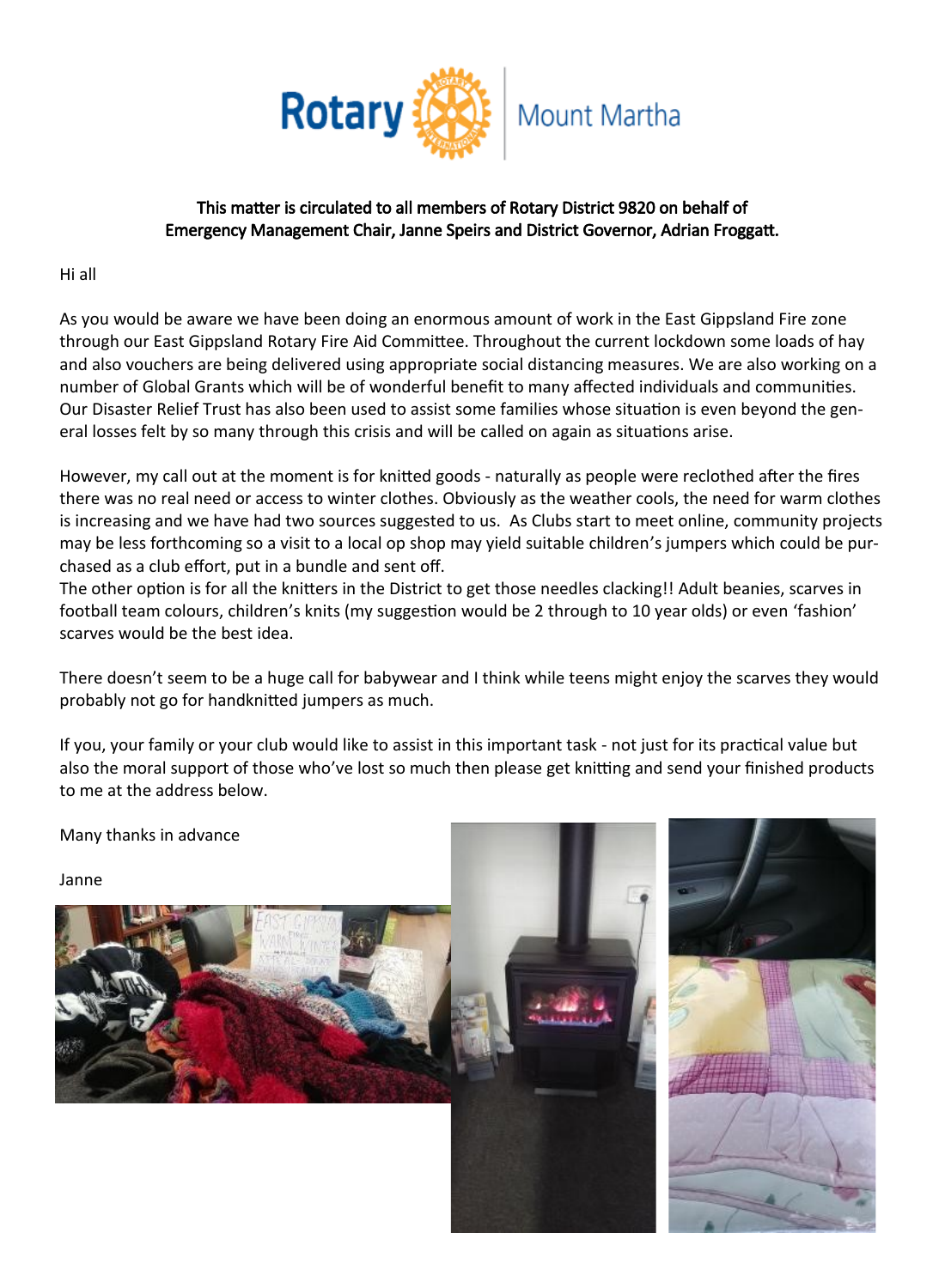

## The Rotary Foundation

#### Rotary's charity and Rotarians Charity of choice

COVID-19. You may be wondering how to stay focused on our work eradicating polio when we are dealing with a pandemic caused by a virus for which there is not yet a vaccine — a situation similar to what the world faced with the poliovirus not so long ago.

The COVID-19 pandemic response requires worldwide solidarity and an urgent global effort. The Global Polio Eradication Initiative (GPEI), with thousands of polio workers and an extensive laboratory and surveillance network, has a moral imperative to ensure that these resources are used to support countries in their preparedness and response.

We can be proud that the polio infrastructure that Rotarians have helped build is already being used to address — and stop the spread of — the new corona virus, in addition to serving countless other health needs. In Nigeria, Pakistan, and Afghanistan, where polio personnel and assets have a significant presence, workers from all GPEI partners are engaged in surveillance, health worker training, contact tracing, and more. In 13 countries, polio volunteers have been deployed to address COVID-19 preparations and response.

We recognize that the COVID-19 emergency means that some aspects of the polio eradication program will be affected. While addressing the new challenges of today, the most important thing that Rotary members can do to continue the fight to end polio is to sustain our commitment. We are aiming to reach our fundraising goal of \$50 million this year so we can work to safely reach all children with the polio vaccine. In the midst of a global pandemic, we understand that attention to polio eradication will be temporarily diverted, and this makes it all the more vital for Rotarians to remain strongly committed to fighting polio and not let our progress be eroded.

It is imperative that we remain committed to our work eradicating polio. [Learn more](https://www.endpolio.org/polio-eradication-staff-support-covid-19-response) about how our work fighting polio is supporting the COVID-19 response and consider [making a contribution](https://www.endpolio.org/donate) to PolioPlus.

> You too can support The Rotary Foundation "Doing Good in the World" by: - Renewing your Centurion Club membership. \$100 per year as you are able. - For new members forms are available from Roger Annear Direct bank contribution to the RC Mt Martha Club A/c BSB 633-000, Account 126265388 Please note your name and also advise Roger by email when done.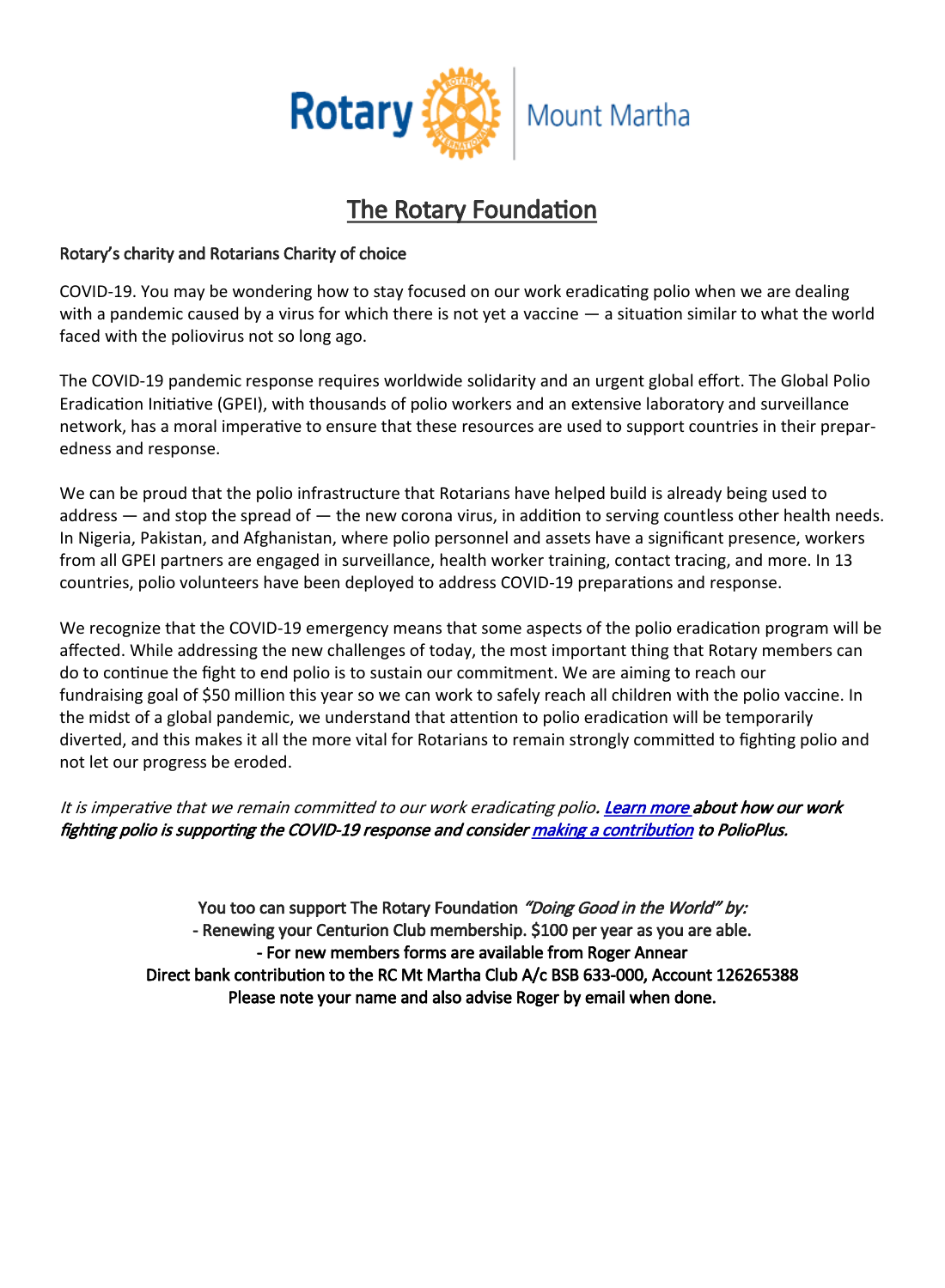

An important COVID-19 message from the World Health Organisation and the Australian Government.



To receive this publication in an accessible format email COVID-19@dhhs.vic.gov.au Authorised and published by the Victorian Government, 1 Treasury Place, Melbourne.<br>© State of Victoria, March 2020. (2001628\_v2)